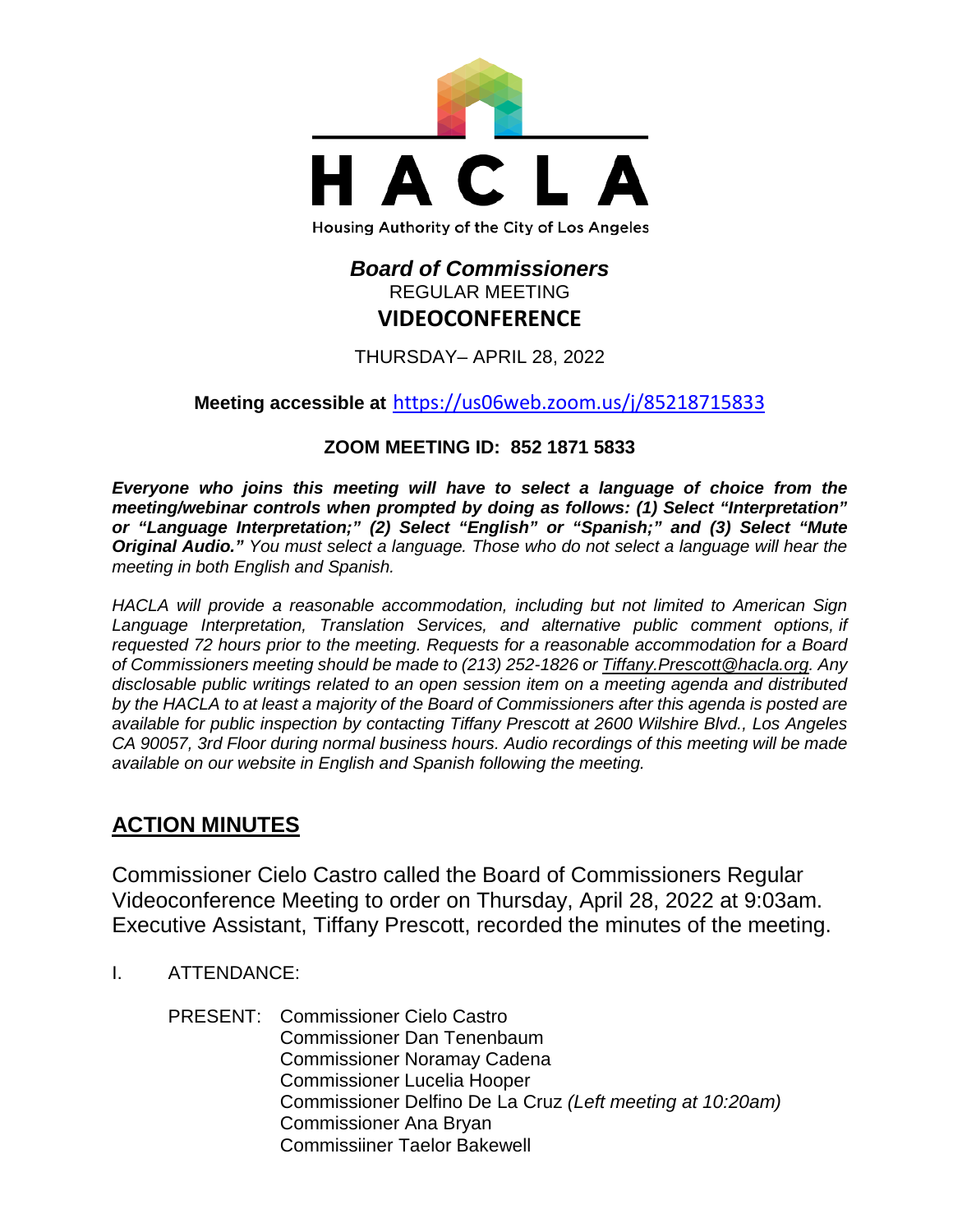ALSO PRESENT: Douglas Guthrie, President and CEO

#### II. POSTING OF THE AGENDA

Posting of the Agenda complied with the requirements of the Brown Act. Agenda was posted prior to 4:30pm on Friday, April 22, 2022 in the front display case at 2600 Wilshire Boulevard, Los Angeles, CA 90057 and at [www.hacla.org.](http://www.hacla.org/)

- III. Proposed Resolution Making Findings in Accordance with Government Code Section 54953(e) Authorizing Remote Teleconference Meetings of the Board of Commissioners of the Housing Authority of the City of Los Angeles
	- Purpose: To adopt a Resolution which will enable the Board of Commissioners of the Housing Authority of the City of Los Angeles ("Board") to comply with the requirements of AB 361 and authorize the continued use of teleconferencing for meetings of the Board.
	- Contact: James Johnson, General Counsel

Action: **APPROVED** Motioned: Commissioner Lucelia Hooper Seconded: Commissioner Taelor Bakewell

7 AYES, 0 NAYS, 0 ABSENT, Motion Carried

- IV. SPECIAL ORDER OF BUSINESS
	- 1. Recognition of Jeanette Bernard, Elfor Oliver, and John Nosco as Employees of the Month
- V. PUBLIC COMMENT INSTRUCTIONS

#### **\****Please note special Videoconference Public Comment Instructions*

MEMBERS OF THE PUBLIC WHO WISH TO SPEAK ON ANY ITEM MAY PROVIDE COMMENTS VERBALLY DURING THE VIDEOCONFERENCE OR IN WRITING VIA EMAIL

- 1. **ORAL PUBLIC COMMENTS** WILL BE ACCEPTED DURING THE VIDEOCONFERENCE MEETING. TO SUBMIT ORAL PUBLIC COMMENT, YOU WILL NEED TO DOWNLOAD THE ZOOM ONLINE MEETING PLATFORM AVAILABLE AT WWW.ZOOM.COM OR CONNECT TO THE MEETING IN-BROWSER.
- If using a web browser, make sure you are using a current, up-to-date browser: Chrome 30+, Firefox 27+, Microsoft Edge 12+, Safari 7+. Certain functionality may be disabled in older browsers including Internet Explorer.
- OR, if using a smart phone, download the ZOOM application onto your phone from the Apple Store of Google Play Store and enter the meeting ID.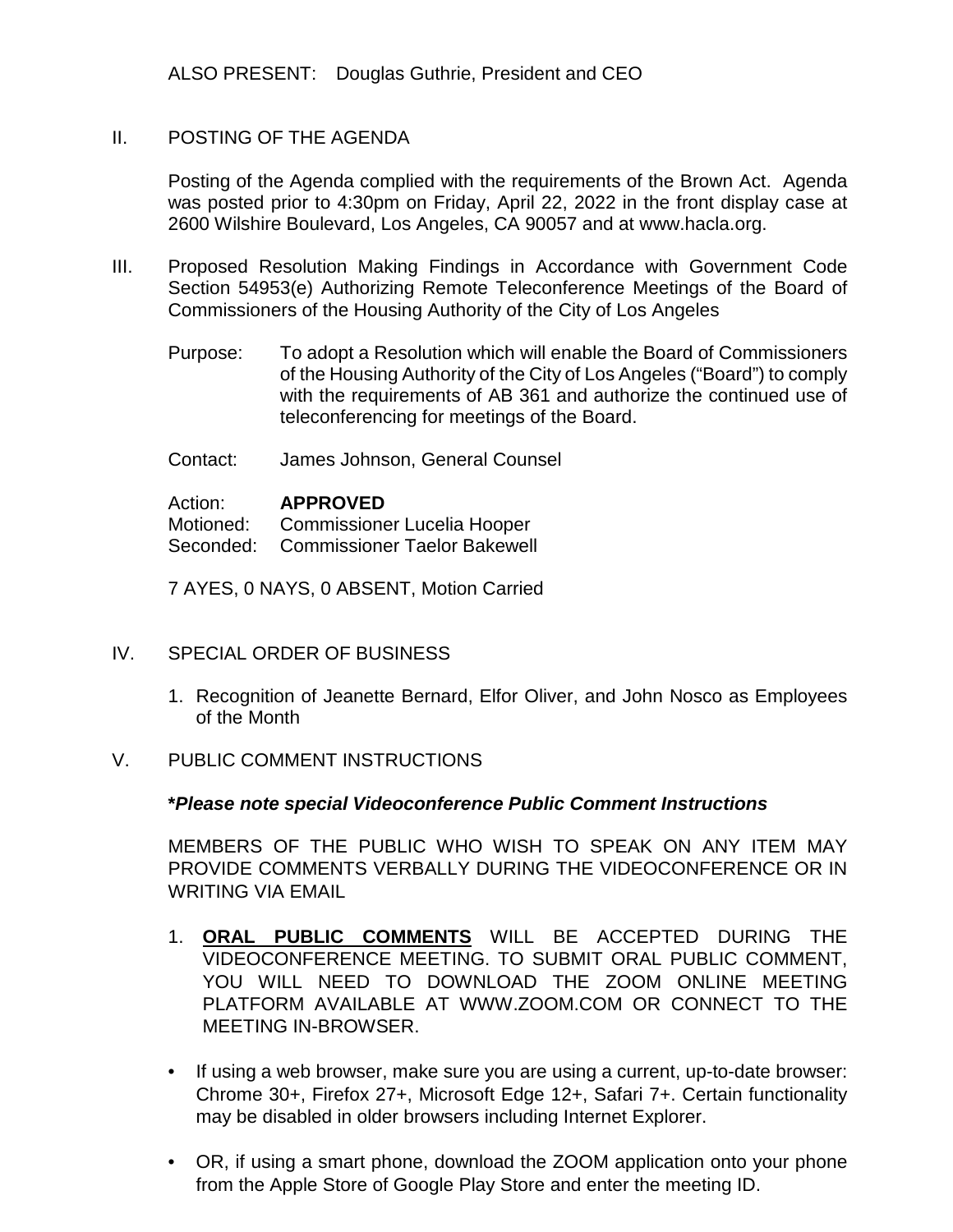- Zoom requests that you enter a first and last name, which will be visible online and will be used to notify you that it is your turn to speak.
- When the Board Chair calls for the item on which you wish to speak, click on "Raise Hand" (or dial \*9 if using your phone for audio). Speakers will be notified shortly before they are called to speak by the Board Secretary. Mute all other audio before speaking, as using multiple devices can cause audio feedback.
- When called upon, unmute yourself using the screen controls (or dial \*6 if using your phone for audio). Please limit your remarks to two minutes. After the comment has been given, the microphone for the speaker's Zoom profile will be muted.
- Any person that does not adhere to the Public Comment Instructions provided herein will be dismissed from the meeting. The purpose of public comment is to allow the public to address the Board and the Board is interested in hearing from members of the public, stakeholders, and interested parties. However, speakers are asked to exercise courtesy and consider the rights of other speakers by adhering to the Special Teleconference Public Comment Instructions and if possible, refrain from unnecessary interruptions or repetition in their comments.
- We ask that you only connect to the meeting using the App or In-Browser due to interpretation and language setting limitations.

# **ZOOM MEETING ID: 852 1871 5833**

2. **WRITTEN PUBLIC COMMENTS** MAY BE SUBMITTED TO THE BOARD SECRETARY BY EMAIL AT TIFFANY.PRESCOTT@HACLA.ORG. Although it is preferred for written comments to be submitted by Wednesday, April 27, 2022 at 12:00 P.M., we will accept written comments up to and during the meeting. Please make sure your email includes name, agenda item number, and address/organization for who you represent. We also ask that all comments be limited to 500 words or less. The secretary will provide all written comments to the Board for review and read each public comment into the record at the time the item is considered.

# VI. PRESIDENT AND CEO ADMINISTRATIVE REPORT

1. Monthly Oral Report

# VII. BOARD BUSINESS ITEMS

- A. Items for Discussion
	- 1. Proposed Resolution Authorizing the President and CEO, or their Designee, to Negotiate and Enter Into Loans and Related Documents with the City of Los Angeles for the Acquisition, Permanent Financing, or Refinancing of the Following Four Real Property Assets Limited to the Following Amounts: Up to \$4,525,000 for the Real Property Asset at 5050 W. Pico Boulevard, Los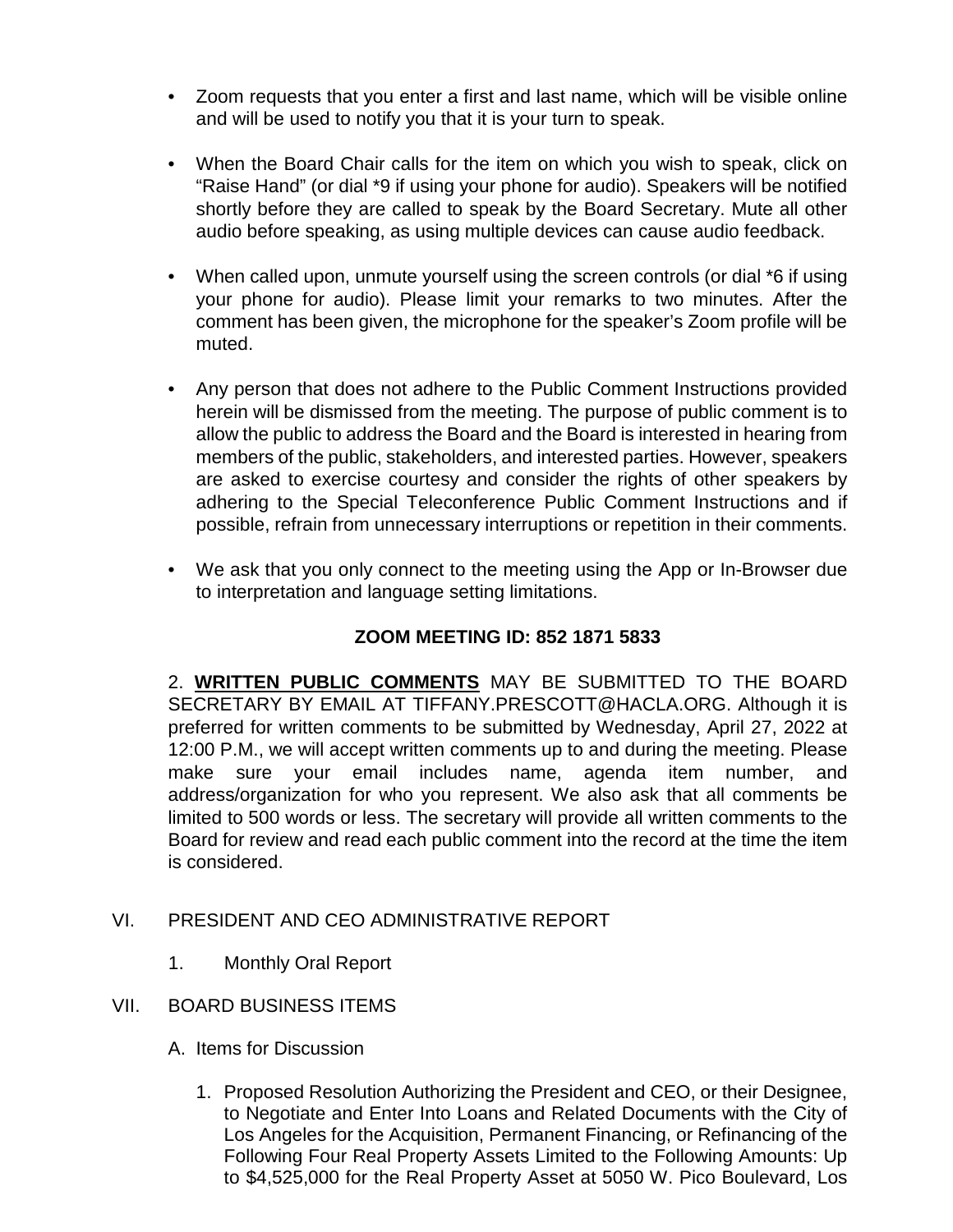Angeles, California 90019, Up to \$2,725,000 for the Real Property Asset at 740 S. Alvarado Street, Los Angeles, California 90057, Up to \$4,625,000 for the Real Property Asset at 1044 N. Soto Street, Los Angeles, California 90033, and Up to \$3,125,000 for the Real Property Asset at 10150 Hillhaven Avenue, Los Angeles, California 91042; and to Undertake Various Actions in Connection Therewith

Purpose: The purpose of these resolutions is to authorize the Housing Authority of the City of Los Angeles ("HACLA") to enter into one or more subordinate loans with the Los Angeles Housing Department ("LAHD") to support the acquisition or refinancing of four properties ("Properties") that have been or will be acquired by HACLA through the State of California's Homekey Round 2 program ("Homekey"), in response to changing market conditions and public funding commitments since the Board of Commissioners ("BOC" or "Board") initially authorized the purchase of the Properties.

Contact: Geoffrey Moen, Director of Development

Action: **APPROVED**<br>Motioned: Commissione

Commissioner Lucelia Hooper Seconded: Commissioner Dan Tenenbaum

7 AYES, 0 NAYS, 0 ABSENT, Motion Carried

- 2. Proposed Resolution Authorizing the Housing Authority of the City of Los Angeles to Declare its Official Intent (The Inducement) to Issue, Solely as Conduit Bond Issuer, One or More Series of Revenue Bonds of the Authority in an Aggregate Principal Amount Not to Exceed \$49,800,000 to Finance and Refinance All or a Portion of the Cost of the Redevelopment, Rehabilitation, Construction, and Equipping of Jordan Downs Phase S4, and to Undertake Various Actions in Connection Therewith
	- Purpose: The purpose of this action is to assist in making low interest rate financing available for the redevelopment and rehabilitation of Jordan Downs Phase S4 (the "Project"). The Housing Authority of the City of Los Angeles ("Authority" or "HACLA") is authorized to use its tax-exempt borrowing status to pass on lower interest rate financing to developers of affordable housing. HACLA will serve in the capacity of a conduit issuer of private activity bonds, notes or other debt to finance the Project, thus HACLA will not be the obligor of the debt. The obligor of the debt will be the owners and/or operators of the Project (the "Borrower", as further defined in "Issues" below).
	- Contact: John Castanon, Capital & Debt Officer

Action: **APPROVED** Motioned: Commissioner Lucelia Hooper Seconded: Commissioner Taelor Bakewell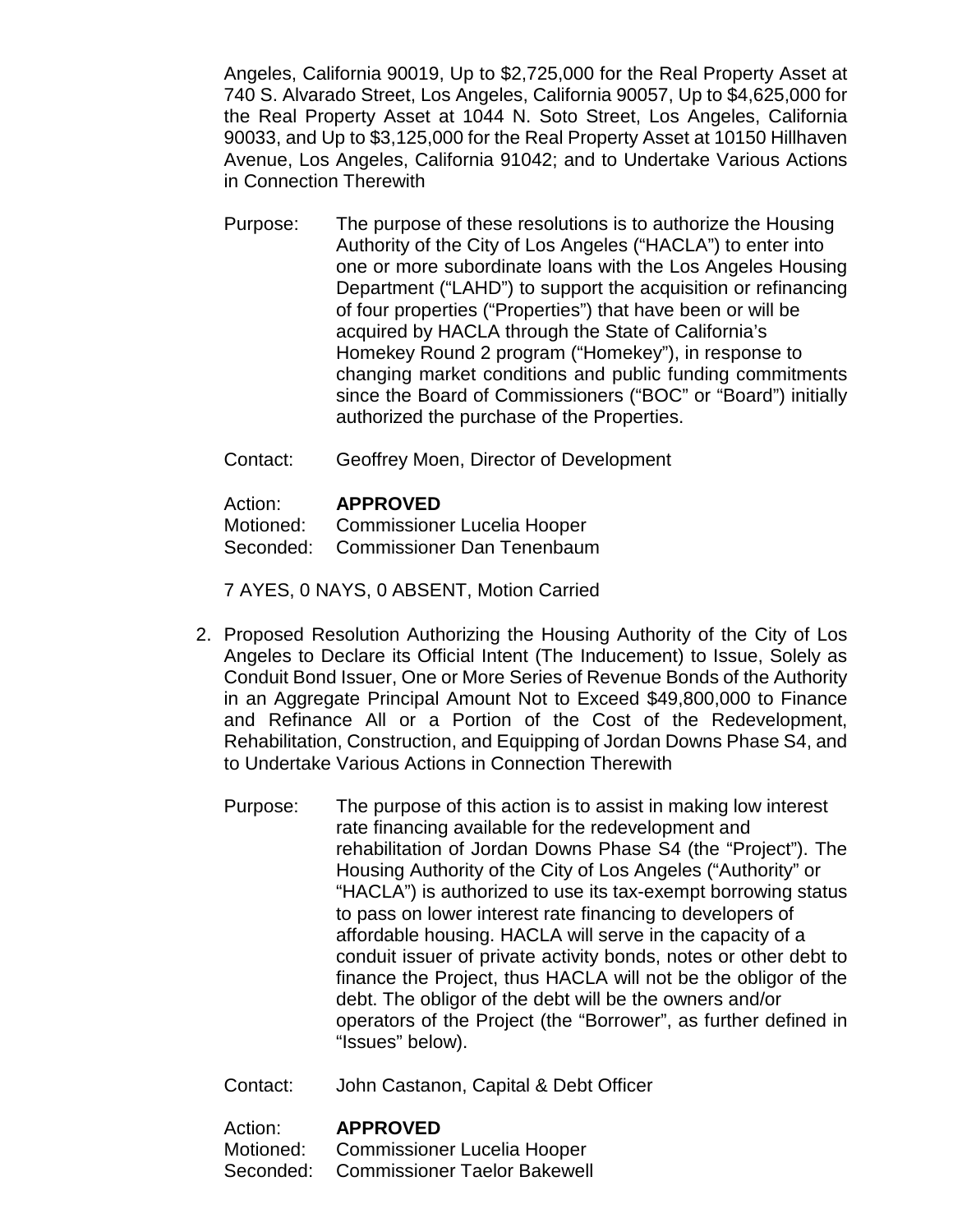# 7 AYES, 0 NAYS, 0 ABSENT, Motion Carried

3. Watts Rising Collaborative, Choice Neighborhood Grant, and Transformative Climate Communities (TCC) Grant Update for Fiscal Year 2020-2021

Contact: Jenny Scanlin, Chief Strategic Development Officer

# **No action required**

B. Consent Items

Routine business items are assigned to the consent agenda. These items will be approved by the Board in one motion. A Commissioner may request any consent agenda item be removed, discussed or acted upon separately. Items removed from the consent agenda for separate action will be considered in the "Excluded Consent Items" section below.

- 2. Proposed Resolution Authorizing the President and CEO, or Designee, to Execute a One-Year Contract with Four One-Year Options to Renew, with Vets Securing America, for Community-Based Security Guard Services at the Housing Authority's Jordan Downs Public Housing Property Pursuant to RFP HA-2022-16-NF, for a Total Amount Not-to-Exceed \$2,166,095
	- Purpose: A physical security patrol presence is necessary to prevent vandalism and unlawful entry into vacant apartment units around the Jordan Downs site. Vacant units are currently secured with heavy duty metal panels designed to deter unauthorized entry. Without physical, onsite security patrols, elements from outside of Jordan Downs have breached the metal panels and staff have encountered numerous unauthorized entries, trespassing, vandalism, salvaging, and squatting in vacant units throughout Jordan Downs posing security concerns for the existing residents and staff.
	- Contact: Geoffrey Moen, Director of Development

# Action: **APPROVED**

Motioned: Commissioner Lucelia Hooper

Seconded: Commissioner Taelor Bakewell

6 AYES, 0 NAYS, 1 ABSENT (De La Cruz), Motion Carried

3. Proposed Resolution Authorizing the President and CEO, or Designee, to Execute a One-Year Contract with Four One-Year Options to Renew, with Nan McKay and Associates, Inc., to Provide Rental Assistance and Other Training Services Pursuant to RFP HA-2022-22, for a Total Contract Amount Not to Exceed \$2,050,500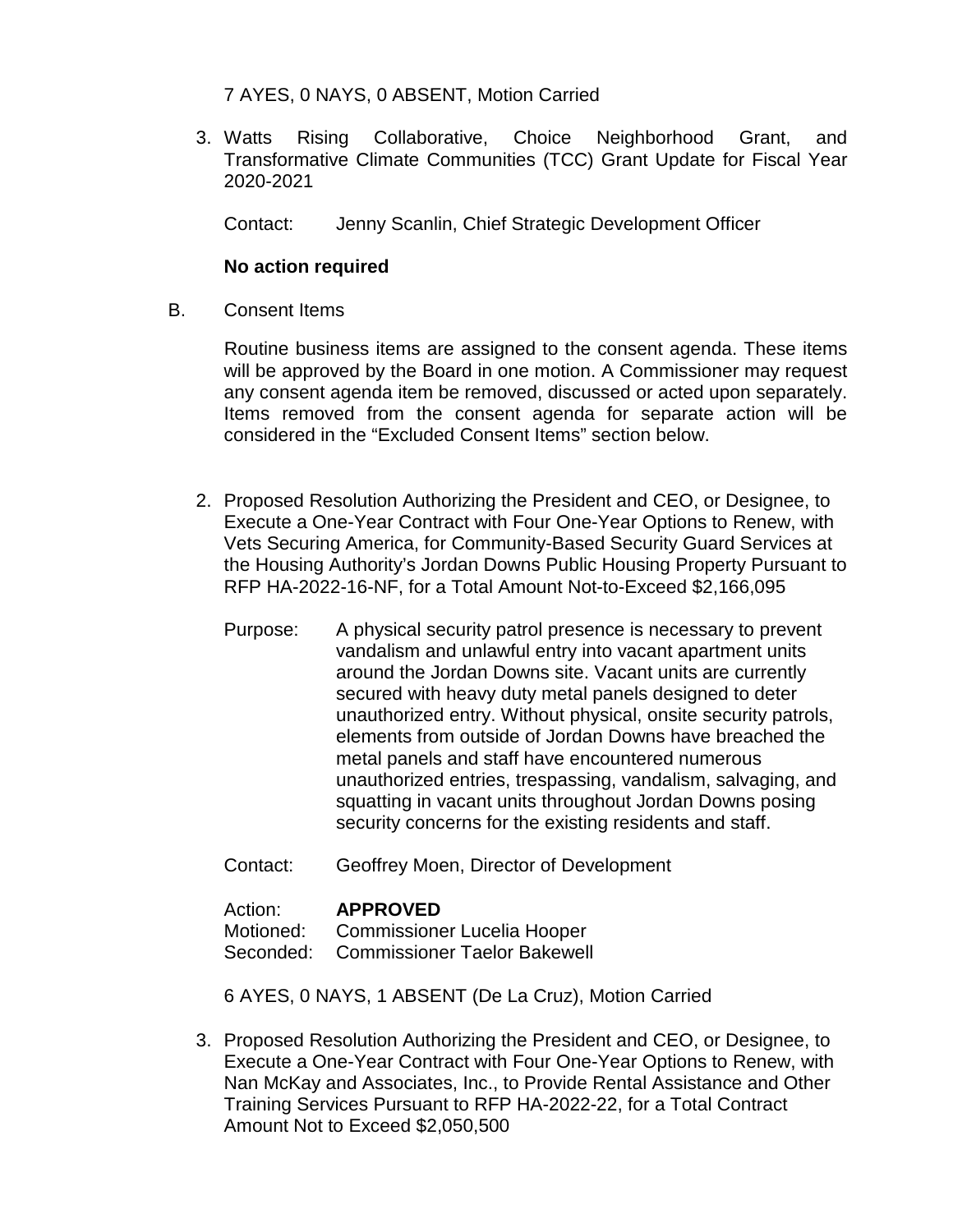Purpose: The Housing Authority of the City of Los Angeles ("HACLA") is seeking rental assistance and other training services for employees assigned to work in housing and housing assistance programs and related operations administered by **HACLA** 

Contact: Margarita Lares, Chief Programs Officer

# Action: **APPROVED**<br>Motioned: Commissione

Commissioner Lucelia Hooper Seconded: Commissioner Taelor Bakewell

6 AYES, 0 NAYS, 1 ABSENT (De La Cruz), Motion Carried

4. Jordan Downs Redevelopment Quarterly Progress Report (Q1 2022)

# **Receive and File**

Contact: Geoffrey Moen, Director of Development

5. Rose Hill Courts Redevelopment Quarterly Report (Q1 2022)

# **Receive and File**

Contact: Geoffrey Moen, Director of Development

6. Pueblo Del Sol Rehabilitation Quarterly Progress Report (Q1 2022)

#### **Receive and File**

- Contact: Geoffrey Moen, Director of Development
- C. Excluded Consent Agenda Items B1 & B7 for Discussion
	- B1. Proposed Resolution Approving the Housing Authority's Policy on Telework and Authorizing the Development and Implementation of Procedures in Furtherance of Said Policy
	- Purpose: The purpose of this item is to approve the Housing Authority of the City of Los Angeles' ("HACLA") Policy on Telework ("Policy"). The Policy applies to At-Will and Non-Represented employees, as well as those represented employees whose bargaining units have agreed to the Policy and corresponding guidelines/procedures. Under the Policy, employees whose essential work responsibilities and duties are conducive to being performed remotely will have the opportunity to participate in a voluntary telework program, provided they meet the criteria set forth in the supporting guidelines/procedures.
	- Contact: Annie Markarian, Director of Employee Relations